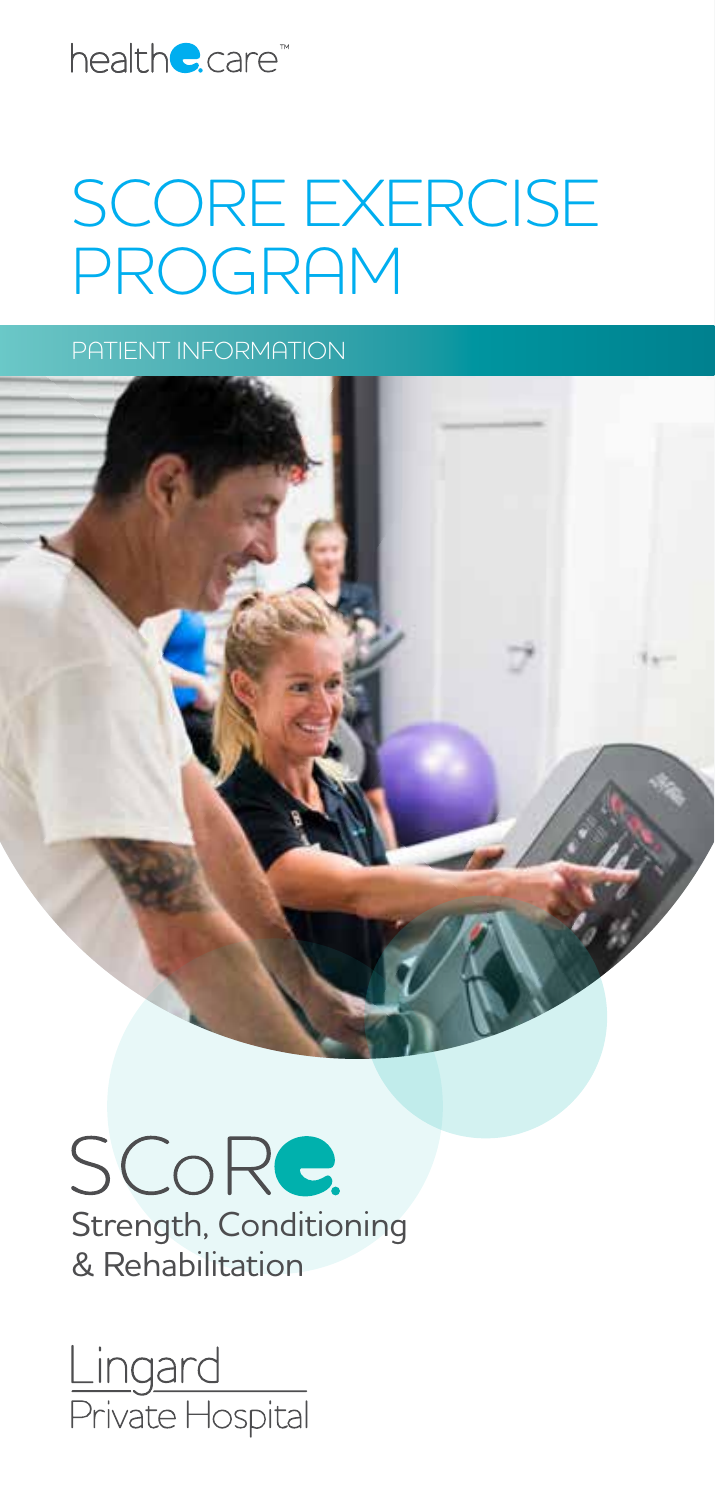"Thank you so much for all your help. I now feel confident in continuing independently."

– Patient feedback

SCoRe is an innovative exercise program that focuses on developing strength, conditioning and rehabilitation in a supportive environment, closely supervised by a **physiotherapist** and **exercise physiologist.**

Whether you are recovering from injury, surgery or just need some assistance to get you back to optimum health, we have a range of sessions available to suit you.

Lingard's SCoRe gymnasium is a dedicated space close to the hospital, which is easily accessible and conveniently located.

After an initial assessment with our Rehabilitation Physician, your SCoRe sessions will be tailored to your individual needs:

- **Orthopaedic** including all joint injuries, recovery from surgery
- **Reconditioning & Fitness**
- **Ageing & Falls Prevention**
- **Pain Management**
- **Neurological** including stroke, Parkinson's Disease

Your progress is reviewed regularly and if required additional support can be provided by other Allied Health therapists. You will receive a home-based exercise program to keep you on track after SCoRe.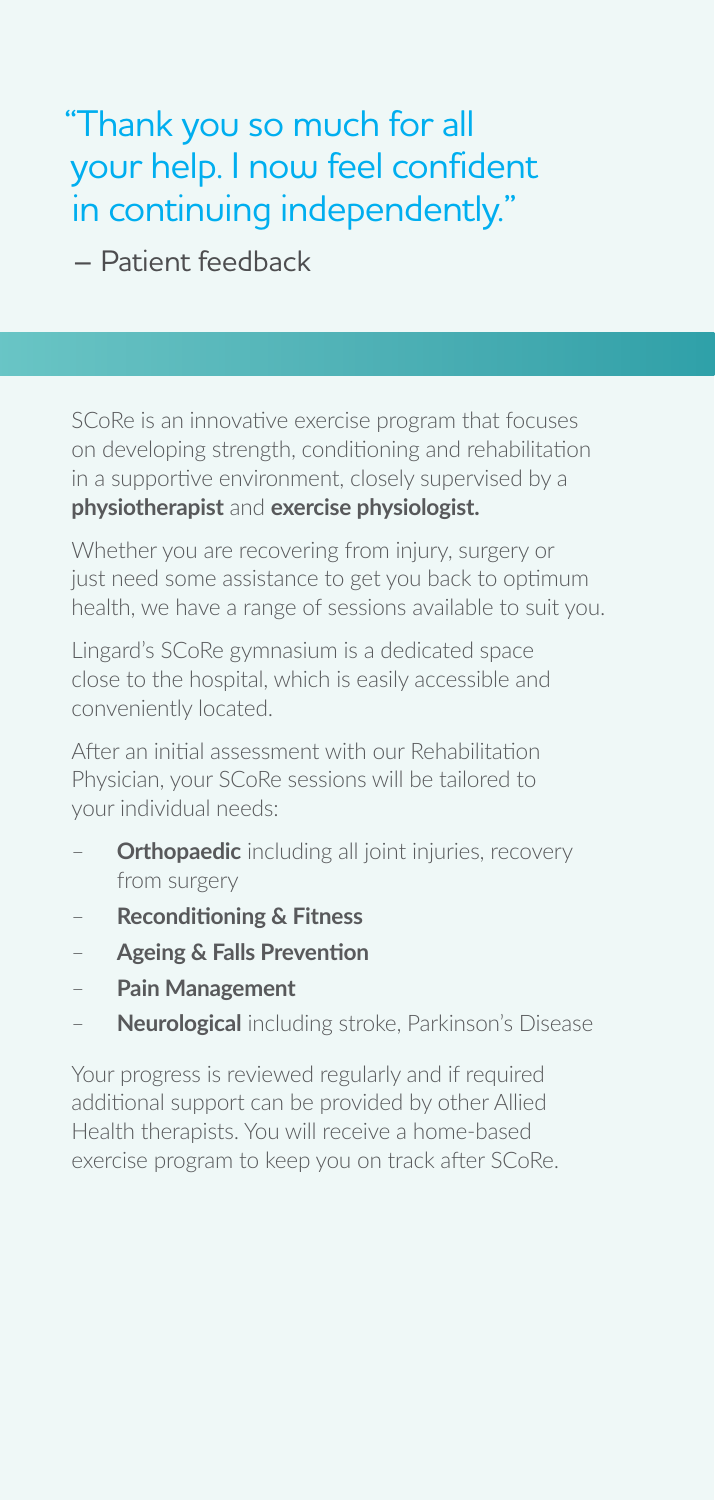

The SCoRE program runs 1 to 2 sessions per week, across a 6 week period. Sessions are usually 1.5 hours duration.

Referrals are accepted from GPs and Medical Specialists. Please refer to Rehabilitation Physician Dr Tara Ball.

Program costs are covered by most Private Health Funds, DVA or Worker's Compensation. Alternatively self-funded fees will apply.